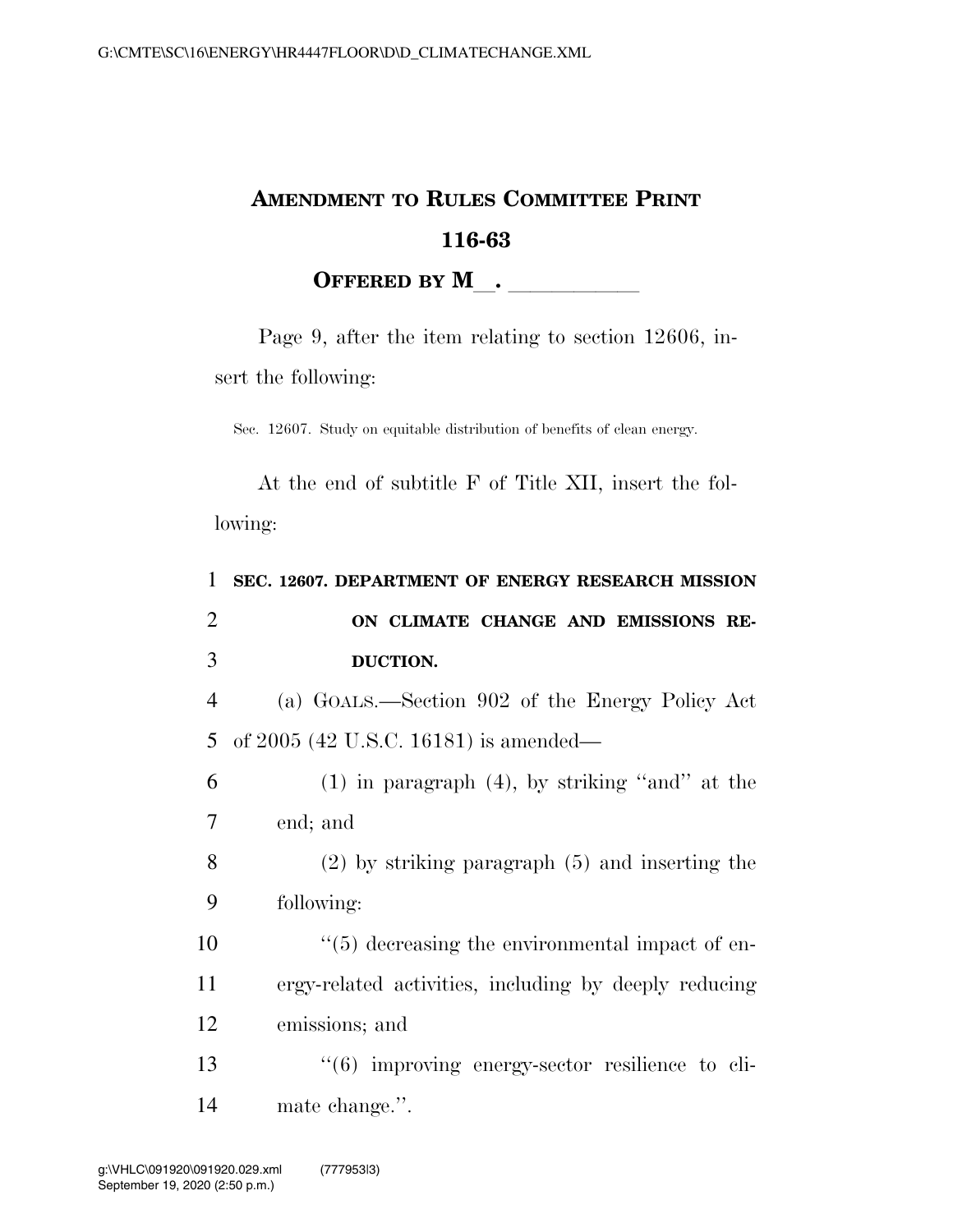$\mathfrak{D}$ 

 (b) EMISSIONS DEFINED FOR GOALS.—Section 902 of the Energy Policy Act of 2005 (42 U.S.C. 16181) is amended by adding at the end the following:

 ''(e) EMISSIONS DEFINED.—In this section, the term 'emissions' means greenhouse gas emissions or other pol-lutants.''.

 (c) EMISSIONS REDUCTION.—Section 911 of the En-ergy Policy Act of 2005 (42 U.S.C. 16191) is amended—

 (1) in the heading by inserting ''**AND EMIS- SIONS REDUCTIONS**'' after ''**ENERGY EFFI-CIENCY**'';

12 (2) in subsection (a)—

- 13 (A) in paragraph  $(1)$ —
- (i) by inserting ''and emissions reduc-

15 tions" after "energy efficiency"; and

 (ii) in subparagraph (A), by inserting 17  $\ldots$ , and reducing emissions from," after "ef-

ficiency of''; and

19  $(B)$  in paragraph  $(2)$ —

 (i) by amending the matter preceding sub-21 paragraph  $(A)(i)$  to read as follows:

22 "(A) advanced, cost-effective technologies to improve the energy efficiency and environ- mental performance of, and reduce emissions from, vehicles, including—'';